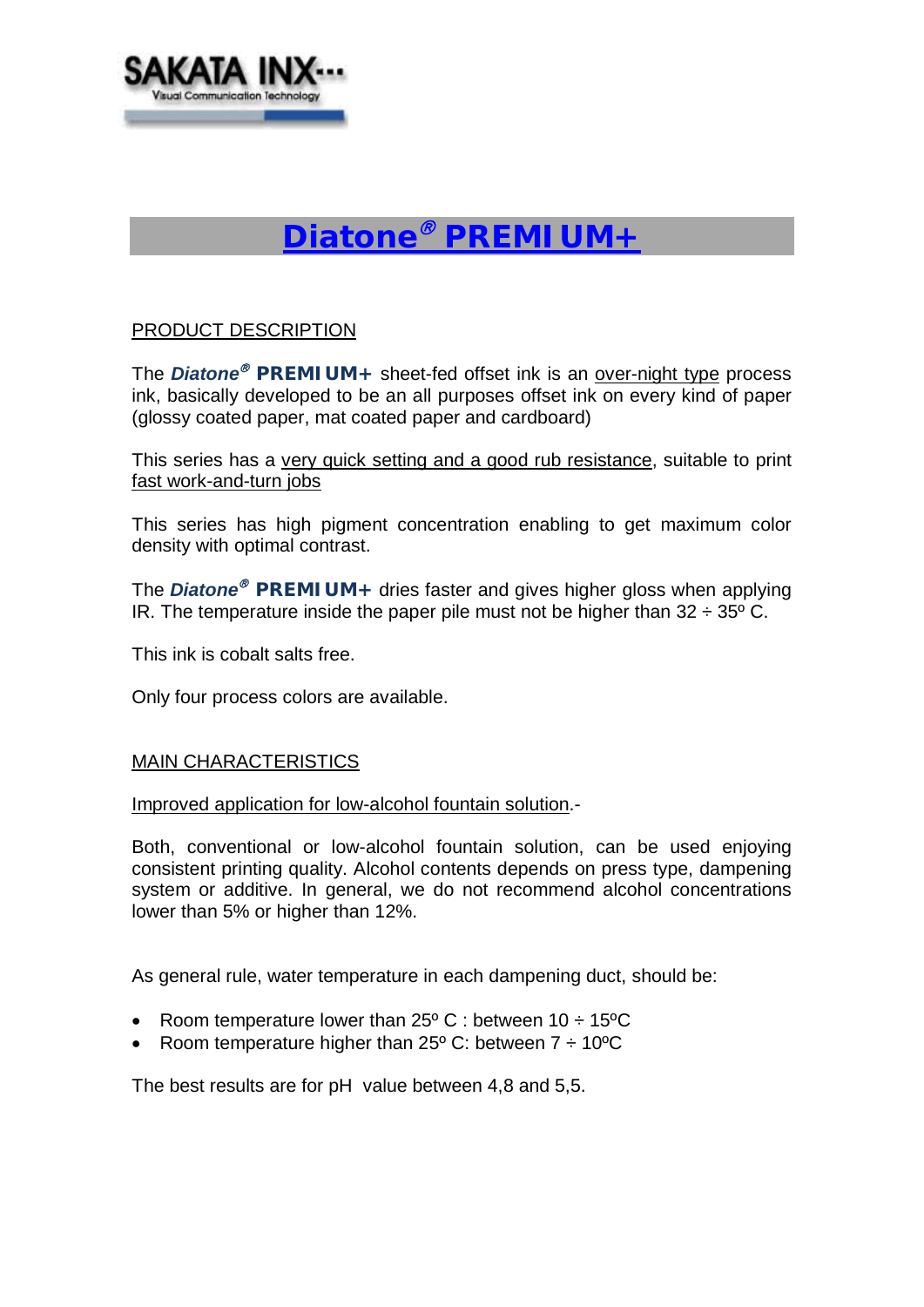

#### Over-night performance.-

Not being skinless, this ink can remain in fountain and rollers for 10 to 12 hours, naturally depending on press and room conditions. In any case, for long stops, we recommend using anti-drying spray.

# **FASTNESS CHARACTERISTICS**

|                                  | <b>YELLOW</b> | <b>MAGENTA</b> | <b>CYAN</b> | <b>BLACK</b> |
|----------------------------------|---------------|----------------|-------------|--------------|
| <b>LIGHT FASTNESS</b>            | $2 - 3$       |                |             |              |
| <b>ACIDS RESISTANCE</b>          |               |                |             |              |
| <b>ÁLCALI RESISTANCE</b>         |               |                |             |              |
| <b>IWAX BLEEDING</b>             |               |                |             |              |
| <b>IVINYL COATING RESISTANCE</b> |               |                |             |              |

- Light fastness values follow the blue wool scale (  $1 \div 8$  )
- Other values go from 1 ( poor ) to 5 ( excellent ).
- Fastness values are based on pigments fastness properties

## **STORAGE CONDITIONS**

- This product should be stored isolated from heat and electrical sources. If possible, avoid direct contact with sunlight. Avoid extreme humidity conditions.
- In general, we recommend to use this product, preferently before 12 months from the date of manufacture, particularly in the case of black inks. After this time, please contact with our Technical Department before using it

Through the batch number of the ink is possible to obtain the date of manufacture. The lot number consists of several digits: the first one indicates the year (0: 2010, 1: 2011, 2: 2012) and the next two digits the month:

(01: January 02, February, 10: October 11: November).

- For the inks packaged in drums, and to prevent the formation of skins, expiration date is 2 months from the date of delivery note for Yellow, Magenta and Blue, and 1 month for Black ink.
- Once the ink can is opened, it is recommended to close properly and to use it as soon as possible to prevent skin formation on the surface.